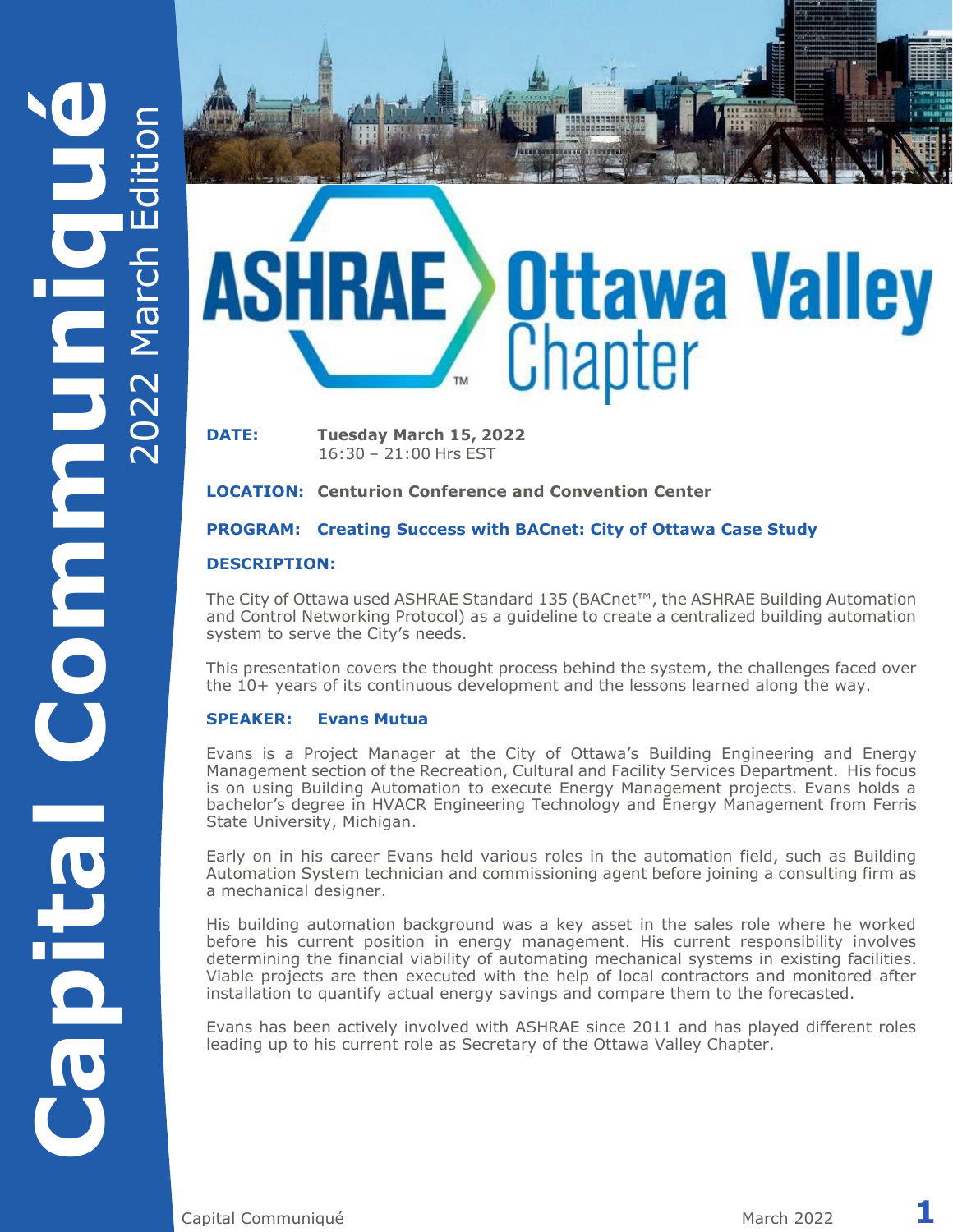### **March Meeting Agenda**

4:30PM-5:30PM Tech Session Topic: Integrated Building Design Speaker: Joel Primeau 5:30PM-6:30PM Social Hour 6:30PM-7:30PM Dinner 7:30PM-9:00PM Program Topic: Creating Success with BACnet: City of Ottawa Case Study Speaker Evans Mutua<br>Theme Student Activ **Student Activities Please register online at link below (below prices for VIRTUAL attendance)**

| ASHRAE Associate/Affiliate/Member: \$5 |     | ASHRAE Member Guest: | \$10.00 |
|----------------------------------------|-----|----------------------|---------|
| <b>ASHRAE Student:</b>                 | \$0 | Non-Member:          | \$10.00 |

#### **Below prices for IN PERSON attendance**

| ASHRAE Associate/Affiliate/Member: \$48 |      | ASHRAE Member Guest: | \$48.00 |
|-----------------------------------------|------|----------------------|---------|
| ASHRAE Student:                         | \$35 | Non-Member:          | \$65,00 |

#### [Meeting 6](https://ashraeottawa.simplesignup.ca/11040) - March 15, 2022

### **TECH SESSION: Integrated Building Design**

**DATE: Tuesday March 15, 2021**  16:30 – 17:30 Hrs EST



**Governor** *Joël Primeau*  2021-2022 OVC Research Promotion Committee

**LOCATION: Centurion Conference and Convention Center**

**SPEAKER: Joël Primeau, P.Eng., ing., LEED AP, HBDP**

#### **DESCRIPTION:**

Since the oil embargo of the late 1970s, we have been striving to improve the overall energy efficiency of buildings. For decades, we managed to reduce the energy consumption of buildings mostly through innovations in technology in the HVAC equipment. The rate at which equipment's energy performance improves has practically plateaued while the market continues to want evermore efficient buildings. Engineers and architects must now collaborate much better to achieve better energy efficiency. This new approach is known as "Integrated Building Design" or IBD. This tech session will explore what IBD is and how it can be practically implemented.

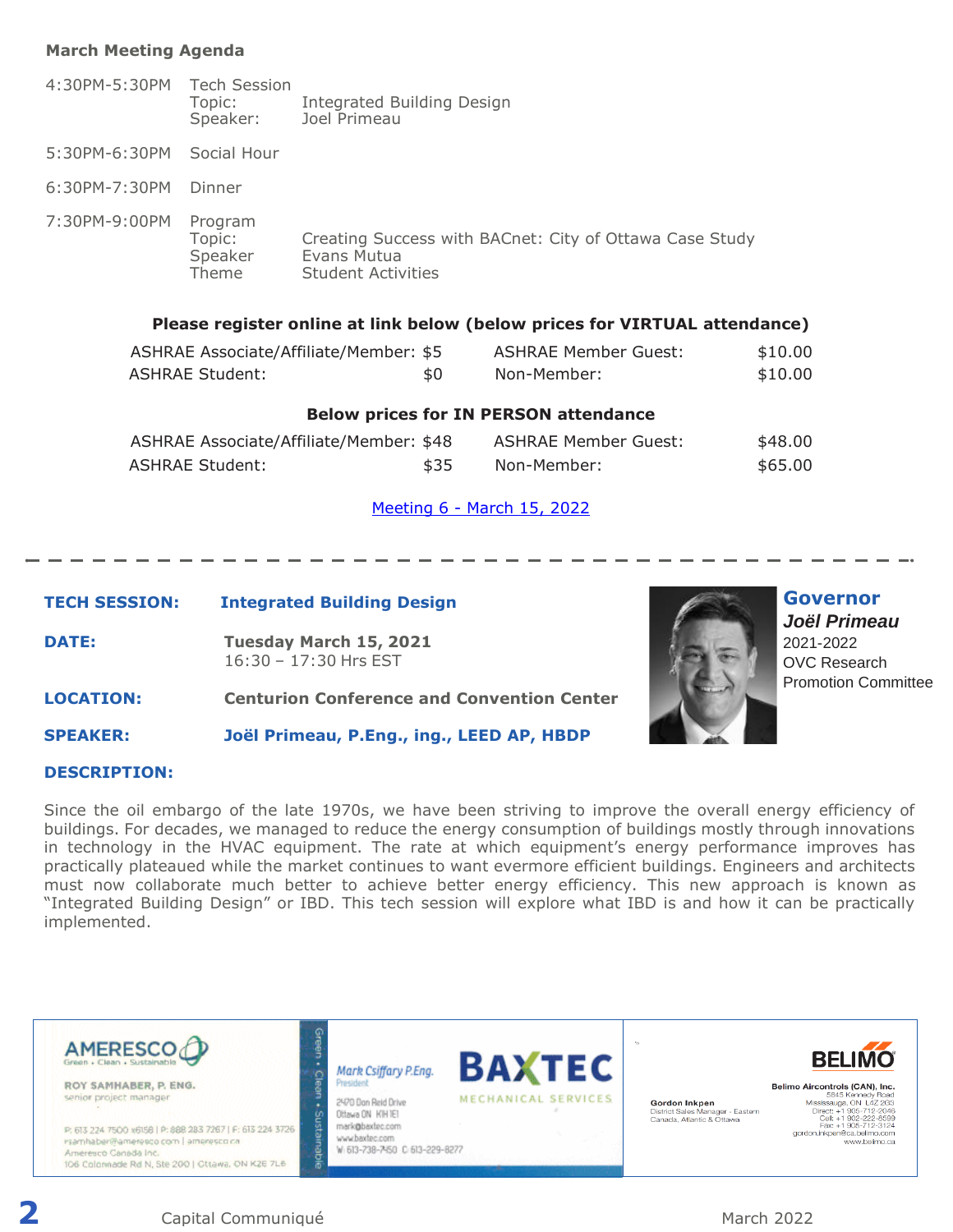# **President's Message**

Thank you to everyone who joined us back in person for the February meeting, always a short and snowy month. We avoided the typical snowstorm that has cancelled many February meetings in the past. We had Mark Fly come in from mid-west US for some Canadian winter and gave a vibrant presentation about vibration and seismic restraints that was a great technical overview. Also remember if you signed up for the meeting everyone gets a video link so if you ever want to go back to any of his information you can always go back to refer to it. Thank you to everyone who came out in person, it has been wonderful to see people again in person and meet friendly and new faces.



**E-mail:** *adrianne.mitani@smithandandersen.com*

We are excited to get back to in person events even as cold weather has us longing for spring weather that is hopefully right around the corner, so we are planning some spring events, including the June Golf which see later in the communique for our Save the Date for the event, we are excited to bring this back to our community after two years of hiatus. Look for other social events and committee activities coming your way soon!

Our theme for March is Student Activities, led by Noah Goddard, who is well supported by Jayson Bursill on the Board, as well as our own Elizabeth Primeau who is the RVC (Regional Vice Chair) for Student Activities. We have a very strong chapter for students, and I started my ASHRAE volunteering as the Student Activities chair myself doing university career fairs and school presentations. We have active student chapters and support from local faculty which is a great way to promote our industry to students who are figuring out what they want to do and maybe have not considered the construction industry.

As always, a reminder if you are looking at ways to support the chapter and the industry, consider donating to the ASHRAE Research campaign online at any time!

<https://ashraeottawa.simplesignup.ca/en/9710/index.php?m=eventSummary>

Take care everyone, and I look forward to seeing you all soon, either virtually or in person!

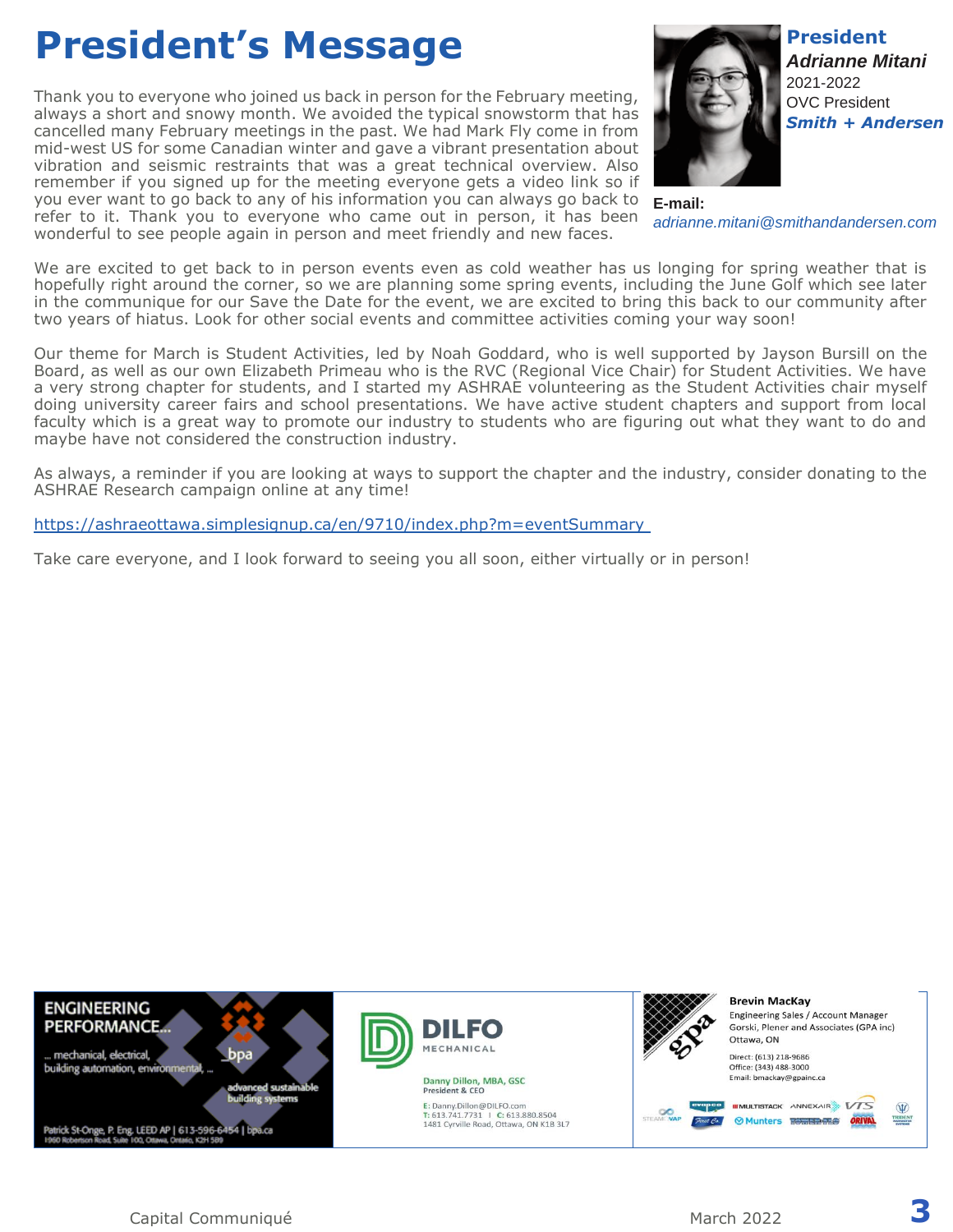# **What You Missed**

ASHRAE OVC's second meeting of 2022 was held on February 11th in a hybrid format offering in-person as well as virtual attendance. In-person numbers were significantly higher than virtual, perhaps a positive indicator of the future.

The topic of the tech session was 'HVAC Filtration', delivered by Joel Primeau who took a moment to discuss the definition of filtration and explain that filtration does not clean the air, rather it removes particulates from it. With this understanding, various filtration methods were **E-mail:** *[Evans.Mutua@ottawa.ca](mailto:Evans.Mutua@ottawa.ca)* discussed, exploring pros, cons and common and suitable applications for



each. For an interesting dive into the science of filtration, particle size, definitions of popular (and perhaps misused) terms such as HEPA & MERV, be sure to watch the entire presentation, available on the OVC YouTube channel.

The Program meeting was delivered by Mark Fly of AAON. Mr. Fly's presentation covered vibration fundamentals and human perception, including the interesting threshold where vibration can be perceived by humans as sound. If you've ever wondered why (or perhaps never noticed) MRI machines in medical facilities are always installed in the basement/lower levels, you will certainly find this presentation interesting. In case you missed it, or want to go back to it, you can also find it on the OVC YouTube channel.

# **Membership Update**

I would like to introduce and welcome the following new members:

- Christopher McKen
- Jeremy Lachaine

At any time, if you have any questions or comments regarding your ASHRAE membership, please do not hesitate to contact me. Thank you all for the continued support and participation with your local ASHRAE chapter during these times. Wishing everyone a safe and happy holiday season. Looking forward to seeing everyone at the next ASHRAE meeting in February.



**Chair** *Josh Bourbonniere* 2021-2022 OVC Membership Committee Chair *TRANE*

**E-mail***: josh.bourbonniere@trane.com*

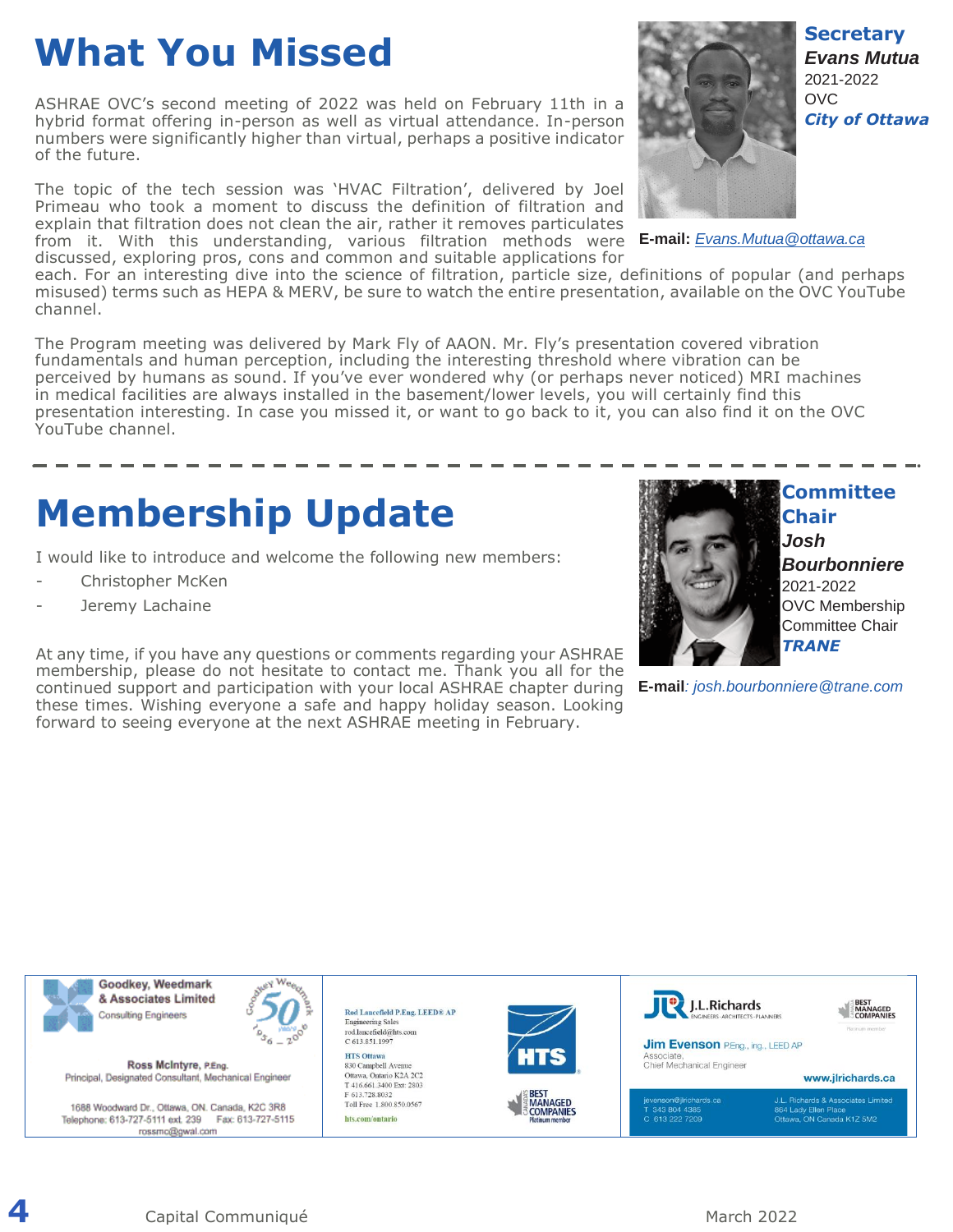# **Student Activity**

We've had at least one new student member join since our last update. We have welcomed them and will begin inviting them to our events. Chapter meeting reminders went out and we saw some response, including a new student registration.

The virtual career fair took place during the week of February 14. Email blasts went out to our local HVAC companies and our local student groups. The data with respect to regional attendance has not yet been compiled but hopefully in the near future we will learn how many local students attended.



**Committee Chair** *Noah Goddard* 2021-2022 OVC Student Activities Chair *Longhill Energy*

**E-mail:** *noahg@longhill.ca*

Our goal had been to get into classrooms for presentations, but this has proven to be difficult. Many classes are still virtual, and the institutions have restrictions in place so that any visitors have to be approved by a board. This may be a lost cause this school year but we will continue to check in with the students and faculty.

## **News Update**

### **Check out ASHRAE's Climate Change Address at UN's COP26:**

ASHRAE recognized the outstanding achievements and contributions of members to the Society and the built environment industry during its 2022 Winter Conference in Las Vegas.

"Congratulations to all of ASHRAE's Honors and Awards recipients," said 2021-22 ASHRAE President Mick Schwedler, P.E., Fellow ASHRAE, LEED AP. "Your service to the global built environment and our Society is appreciated."

Find out the list of the awards and recipients here: [ASHRAE Recognizes Outstanding Achievements of Members at the 2022 Winter Conference](https://www.ashrae.org/about/news/2022/ashrae-recognizes-outstanding-achievements-of-members-at-the-2022-winter-conference)



**CTTC Committee Member** *Elikem Wotortsi* 2021-2022 OVC. *Stantec*

**E-mail:** *elikem.wotortsi@stantec.com*



Capital Communiqué **5**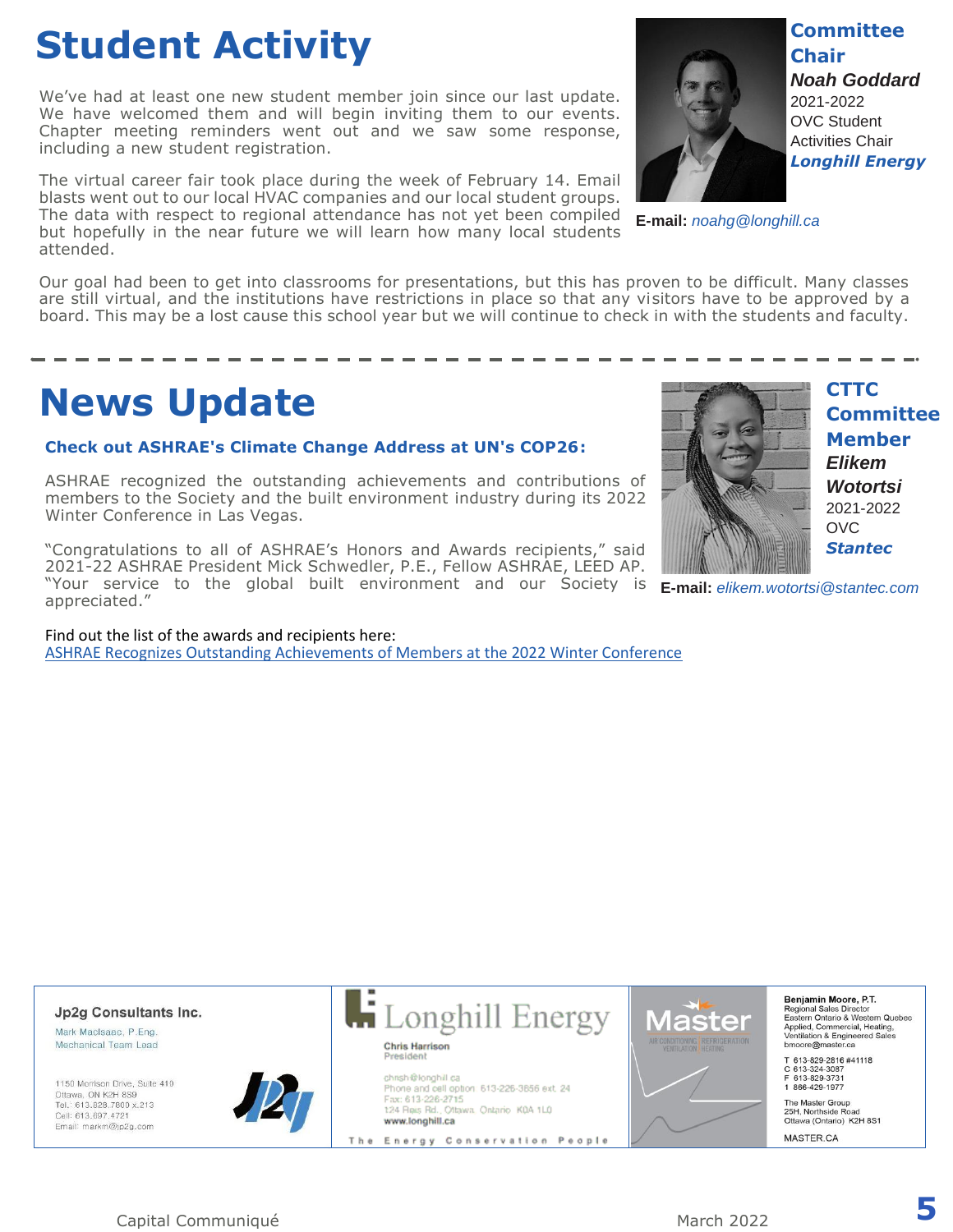# **Research Promotion**

### **THANKS TO ALL OUR DONORS TO DATE!**

Our fundraising campaign is in full swing, and you can expect calls from our canvassers in March and April as we ramp up our effort to reach our ambitious goal.

We will continue to update and publish this list each month.

**ASHRAE Partner** \$5000 - \$9999

> **Major Donor Bronze** \$500 - \$999

Clément Marchand O'Dell & Associates

This is always an i**mportant contribution** to your industry, and it's especially needed now that we are facing a global pandemic where indoor air quality and ventilation play such a critical role in our fight against Covid. Your donation is **truly an investment** because the research will surely create opportunities of innovations for engineers, manufacturers, owners and contractors.

> **ASHRAE Associate** \$2500 - \$4999

> > Dilfo Mechanical Longhill Energy

**Major Donor Antique** \$250 - \$499

Engineered Air TA Morrison Joël Primeau Terry Vivyurka

**Special Thanks to the following donors for their contribution:** Ross McLaren, Elizabeth Primeau, Jean-Yves Côté, Richard Lemelin,

|                                        | David Fanset, Chris Brown, Jeff Jarvis, Stephen Harrison                                  |
|----------------------------------------|-------------------------------------------------------------------------------------------|
|                                        |                                                                                           |
| Joel Primeau<br><b>ASHRAE RP Chair</b> |                                                                                           |
|                                        | ASHRAE Society link: https://xp20.ashrae.org/secure/researchpromotion/rp.html             |
|                                        | ASHRAE OVC link: https://ashraeottawa.simplesignup.ca/en/9710/index.php?m=eventSummary    |
|                                        | ASHRAE Research to address COVID-19: https://xp20.ashrae.org/secure/foundation/covid.html |
|                                        |                                                                                           |
|                                        |                                                                                           |
|                                        |                                                                                           |
|                                        |                                                                                           |

**6** Capital Communiqué **March 2022** March 2022



**Major Donor Silver** \$1000 - \$2499

> Ainsworth TotalHVAC **Trane** EH Price

**Honor Roll Individuals** \$100 - \$249

Céline Baribeau Jayson Bursill Joe Della Valle Ryan Dickinson Carolyn Kerr Adrianne Mitani Matthew Moore Steve Moons Evans Mutua Abbey Saunders Mike Swayne Trevor Thomson **Governor** *Joël Primeau*  2021-2022 OVC Research Promotion **Committee**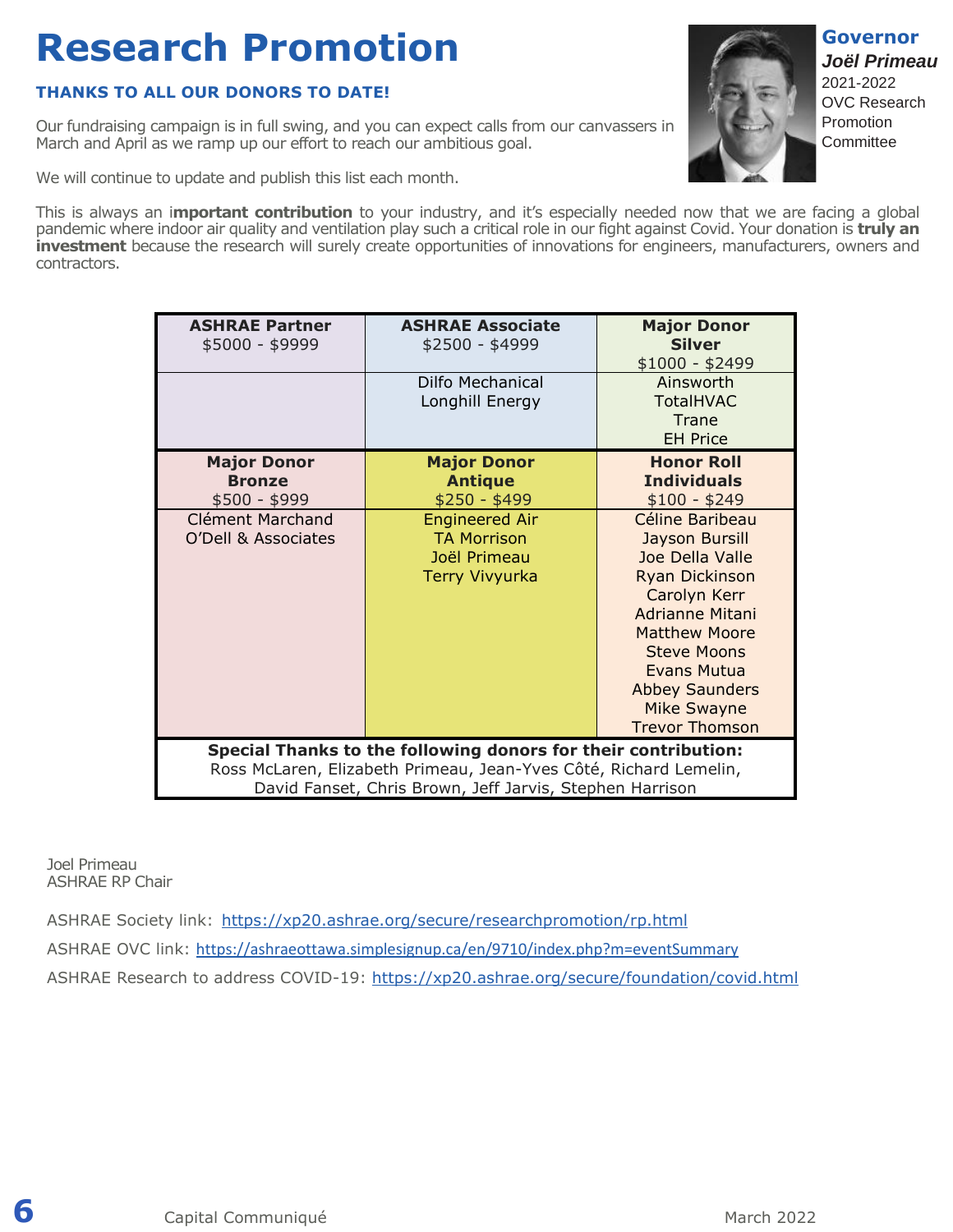# **Nominations & Awards**

As chairs of the Awards & Nominations Committee, Abbey Saunders and I want to address the members of ASHRAE OVC for the upcoming nominations period. The nomination committee is responsible to build the chapter leadership of tomorrow. We help to shape the direction of the chapter, in that we try to ensure the very best people are in position to advance our local chapter and respond to the needs of its members.

The time has come when we need to consider the nominations for next year's Executive, **E-mail:** *[steve.moons@totalhvac.com](mailto:steve.moons@totalhvac.com)* Board of Governors, Committee Chairs and Committee Members. On behalf of the

Nominating Committee, I'm pleased to announce the following eligible members to hold office as the Chapter Executive for 2022-2023, and the positions for which we are seeking nominations: President: Ryan Dickinson, President-Elect: Celine Baribeau, Treasurer: Evans Mutua, Secretary: Open-nominations invited. Board of Governors: Nominations are also invited for positions on the Board of Governors, although the number of available positions is not yet determined as the committee gauges the interest and availability of the existing Board members to return for another term.

To complete the nominations process, we will also be asking for nominations from the floor at the March Chapter meeting. To be considered for the Board of Governors, nominees must be Chapter members in good standing with Society and must have consented either orally or in writing to have their name put forward. The election to Chapter officers is a distinct honour bestowed on ASHRAE members by their peers, and in anticipation of their dedication to the continued success of the Chapter.

Final recommendations for the available positions on the Executive and the Board of Governors will be made by the Nominating Committee in the coming weeks and will be announced at the April Chapter meeting, with the installation at the May Chapter meeting. Thank you for your participation in this important step in ensuring the future success of the Ottawa Valley Chapter.

# **June 2022 Golf Event**

### **Save the Date: ASHRAE OVC Best Ball Golf Tournament 2022 Tuesday June 21st 2022, [The Marshes Golf Course](https://www.marshesgolfclub.com/)**

We are looking forward to seeing everyone at our 2022 summer golf tournament at the Marshes Golf course, it may look different than previously but we are excited invite everyone back to the golf course. More information to follow soon.



**Publicity**

**E-mail:** *[rod.lancefield@hts.com](mailto:rod.lancefield@hts.com)*

**MODERN NIAGARA** M≌KEE Cell: 613-897-6604 DELL Design. Build. Service. **ENGINEERING** 613-225-9774 Tel: ext. 254 Sylvain Chenier, P. Eng., ing. 1785 Woodward Drive **CURTIS BOYCE, P.ENG**<br>Director of Operations | Major Projects Ottawa, ON K2C 0P9 Associate Partner - Mechanical Joe Della Valle, C.E.T. 24 Gurdwara Rd. **CANADA** Sylvain.Chenier@mckeeottawa.ca Manager, Mechanical Sales & Engineering Nepean, ON K2E 8B5 Tel.: (613) 723-9585 x128 jdellavalle@odellassoc.com Fax.: (613) 723-9584 Email. cboyce@modernniagara.com<br>Website. www.modernniagara.com www.odellassoc.com www.mckeeottawa.ca David Yin P.Eng., LEED AP Smith + Andersen Principal, Buildings<br>Senior Mechanical Engineer Stéphan Riffault, P.Eng. Elaine Guenette P.Eng., LEED AP Branch Manager Principal 2310, St-Laurent Blvd., Unit 203 **Z** Rēgulvar 400-1331 Clvde Avenue Ottawa (Ontario) K1G 5H9 E Elaine.Guenette@smithandandersen.com Ottawa ON K2C 3G4 613 565-2129, ext. 2128 D 6136911853 david.yin@stantec.com sriffault@regulvar.com M3439612244 Direct: 613-725-5573<br>Mobile: 613-323-4964 www.regulvar.com Stantec Fax: 613-722-2799 530 - 1600 Carling Ave., Ottawa ON, K1Z 1G3 | T 613 230 1186

Capital Communiqué **7** 



**Committee Chair** *Steve Moons* 2021-2022 OVC Nominations **Committee** *Total HVAC*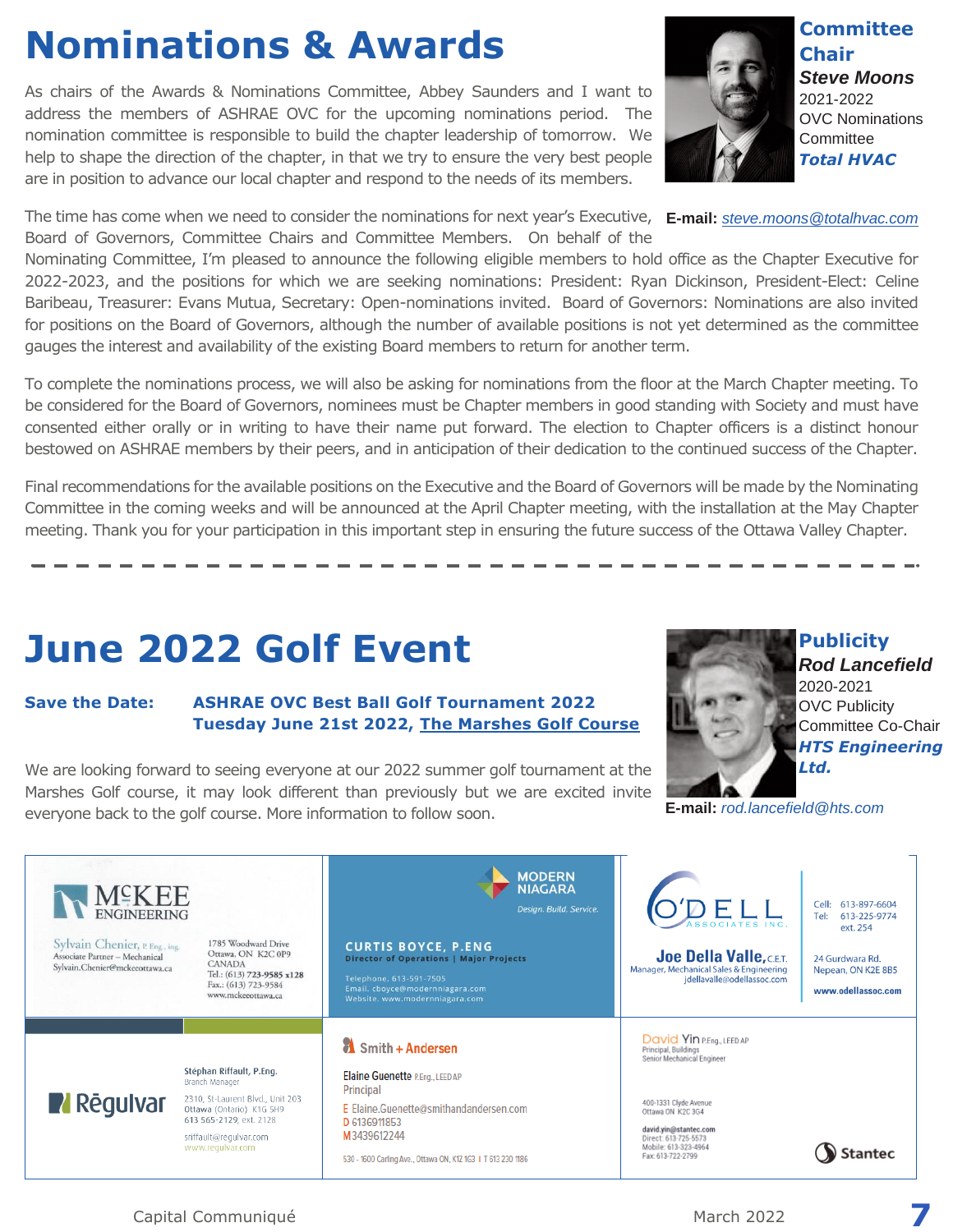# **Technology Awards Program**

Award season is upon us once again! The CTTC is looking for applications for the ASHRAE Technology Awards at the Chapter level. The ASHRAE Technology Awards recognize outstanding achievements by members who have successfully applied innovative building design in the areas of occupant comfort, indoor air quality and energy conservation. Their designs incorporate ASHRAE standards for effective energy management and IAQ. Performance is proven through one year's actual, verifiable operating data.



**Committee Chair** *Elizabeth Primeau* 2021-2022 OVC Membership Committee Chair

*Total HVAC Inc.*

**E-mail:** *[elizabethp@totalhvac.com](mailto:elizabethp@totalhvac.com)*

There are many benefits to winning a Technology Award:

- Recognition by peers as being innovative and capable
- Winning projects are highlighted in ASHRAE journals (for the Society winners)
- First place awards are honoured at the next Winter Meeting (Atlanta 2023)
- Recognition on ASHRAE's website
- Opportunity to bring additional recognition and prestige to buildings with innovative design
- Ability to share your ideas so others can learn and subsequently improve their designs

The award application should be completed by a current member of ASHRAE who had a significant role in the design or development of the project. This member will need to submit some design information, schematics and brief descriptions of how their buildings met certain criteria such as Energy Efficiency, Indoor Air Quality, and more.

There are six categories in which the chapter can present an award:

- 1) Commercial Buildings (New, Existing, Existing Building Commissioning);
- 2) Institutional Buildings (New, Existing, Existing Building Commissioning)
- 3) Health Care Facilities (New, Existing, Existing Building Commissioning);
- 4) Industrial Facilities or Processes (New, Existing, Existing Building Commissioning);
- 5) Public Assembly (New, Existing, Existing Building Commissioning);
- 6) Residential

The project must have been occupied since at least September 2021 to qualify for this year's awards.

The deadline for submission is Thursday April 21st, 2022.

If you have a project in mind, or would like more information, please see the ASHRAE webpage here: Technology Awards [Program](https://www.ashrae.org/membership/honors-and-awards/technology-awards-program)

The applications are at the bottom of the page. If you have any questions, please do not hesitate to reach out to Liz Primeau (elizabeth.primeau@totalhvac.com) or Chris Habets (chris@goodhabets.ca).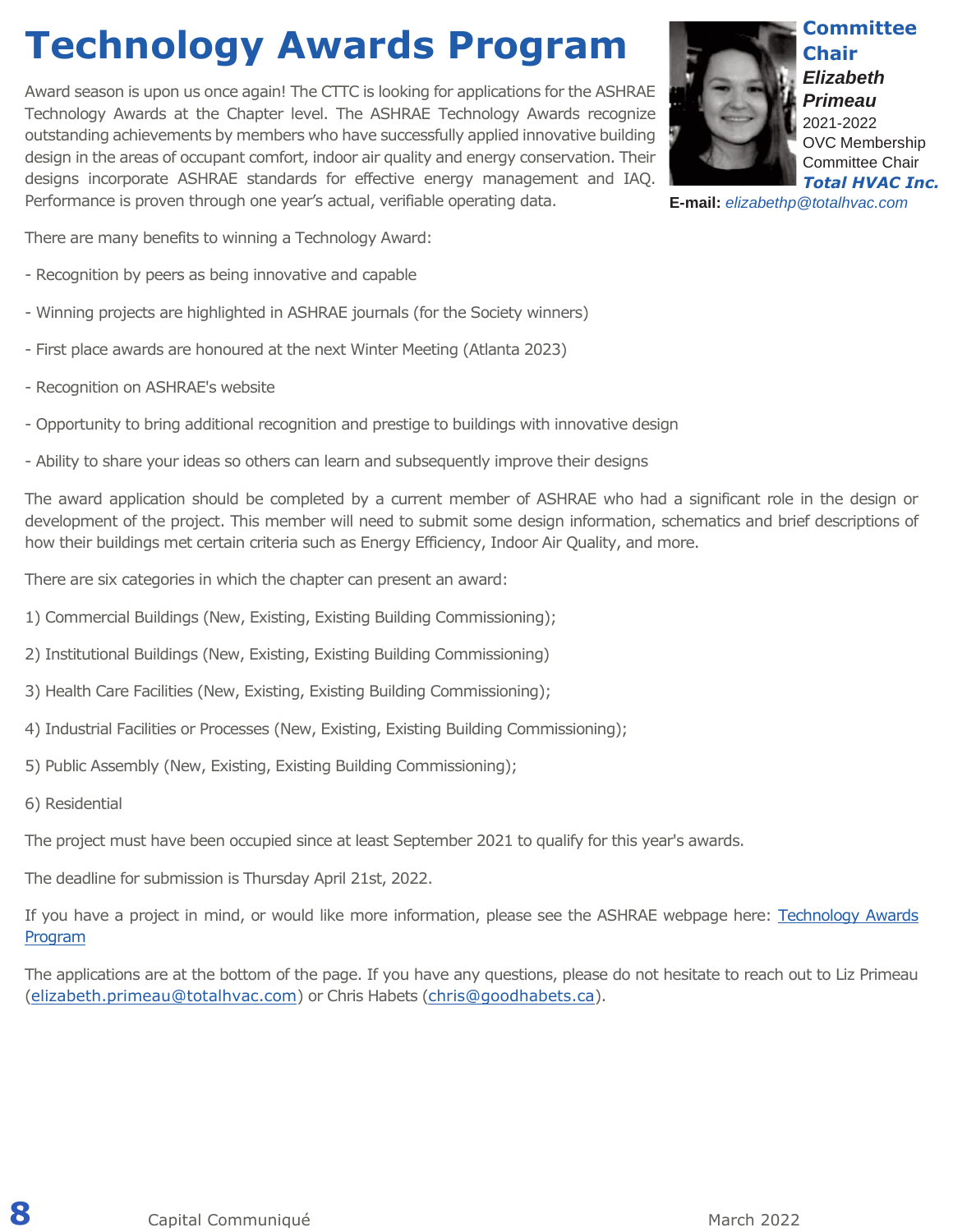## **Government Affairs**

To stay current on ASHRAE COVID-19 Response resources check out <https://www.ashrae.org/technical-resources/resources> including guidance's on infection aerosols, position documents and more.

### **Edmonton School Board Approves HEPA Filters in Classrooms based on Alberta ASHRAE Chapters' Expert Advice**



**President-Elect** *Ryan Dickinson* 2021-2022 OVC GAC Chair *V&R Engineering*

**E-mail:** *[ryand@vreng.ca](mailto:ryand@vreng.ca)*

Thanks to **ASHRAE recommendations and guidance** communicated through the ASHRAE Northern Alberta Chapter and Southern Alberta Chapter, on February 1, the Edmonton Public School Board (EPSB) Board of Trustees recently approved a **motion** to spend \$6 million in reserve money on HEPA air filters to be installed in all classrooms. This decision was based on ASHRAE's Epidemic Task Force's **guidance in schools** which recommends a minimum of MERV-13 filters.

### **NDCs and Renewable Energy Targets in 2021**

Under the Paris Agreement and COP26, countries enhanced their Nationally Determined Contributions (NDCs) and declared ambitious mitigation pledges such as economy-wide net-zero greenhouse gas emissions. In January 2022, the International Renewable Energy Agency published a **report** assessing current climate pledges in comparison with the greenhouse gas targets scientists recommend and explore the opportunity offered by renewable energy that can serve as an important vehicle for delivering emission reductions, as well as multiple Sustainable Development Goals (SDGs).

Among the report's findings: To date, 193 countries have ratified the Paris Agreement (up from 190 in 2020) and 194 Parties have now submitted an NDC. Current and announced net-zero pledges are projected to further reduce emissions by 2030, with the potential to limit warming to 2.1°C, avoiding a more catastrophic rise of above 2.8°C under the initial NDCs. As of 15 November 2021, 182 Parties had included renewable energy components in their NDCs, of which only 144 had a quantified target. From these targets, 109 focus on power, and 30 explicitly mention heating and cooling or transport. Only 13 Parties have committed to a percentage of renewables in their overall energy mixes. Read more **[here](https://www.irena.org/publications/2022/Jan/NDCs-and-Renewable-Energy-Targets-in-2021)**.

### **Canada's Bold Policies and Support for Innovation can Underpin a Successful Energy Transition, New IEA Policy Review Says**

To meet its ambitious climate targets, the International Energy Agency (IEA) Policy Review released in January states that Canada needs to leverage its clean electricity to undertake steep emissions reductions in the transport, industry, and oil and gas sectors. The IEA also recommends that Canada's federal government promote a comprehensive energy efficiency strategy in consultation with provinces and territories that sets clear targets for energy efficiency in the buildings, industry, and transport sectors. Read more **[here](https://www.iea.org/news/canada-s-bold-policies-and-support-for-innovation-can-underpin-a-successful-energy-transition-new-iea-policy-review-says)**.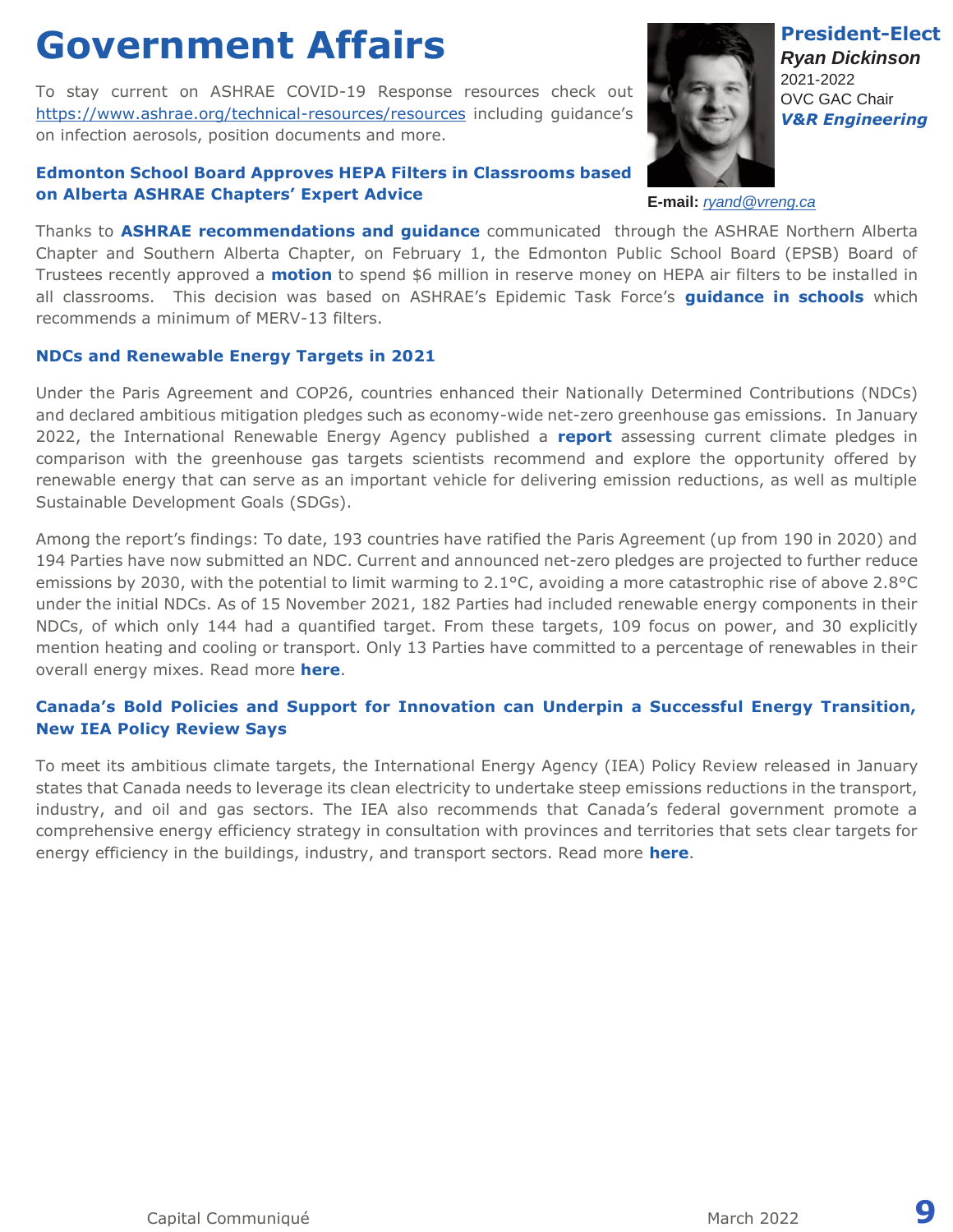# **Table-Top Display**

If you're looking to communicate the value of your product, there is no better way than to invest in a table-top at an upcoming ASHRAE OVC meeting. Highly attended and highly regarded, our monthly meetings can afford you the opportunity to display your new technologies to an eager group of HVAC/R engineers and contractors. If you wish to review the themes of each meeting to find an appropriate topic, please feel free to contact me.

What better way to display a new product, existing line, or share great ideas than to have a table-top display at our local OVC ASHRAE meetings? The OVC

**Committee Chair** *Connor Patterson* 2021-2022 OVC Table-Tops *JP2G* 

**E-mail***: connorp@jp2g.com*

meetings provide a captive audience in the industry and exposure to 40+ people. We are currently starting to reserve table-top openings for this ASHRAE year.

Please contact Connor Patterson [\(connorp@jp2g.com\)](mailto:connorp@jp2g.com) to secure yours today! Cost for tabletops is \$225.00 and spaces are filling up quickly, so book your table-top today!

Payment is to be made through the online system prior to the date reserved. Follow the link below: <https://ashraeottawa.simplesignup.ca/en/10165/index.php?m=eventSummary>

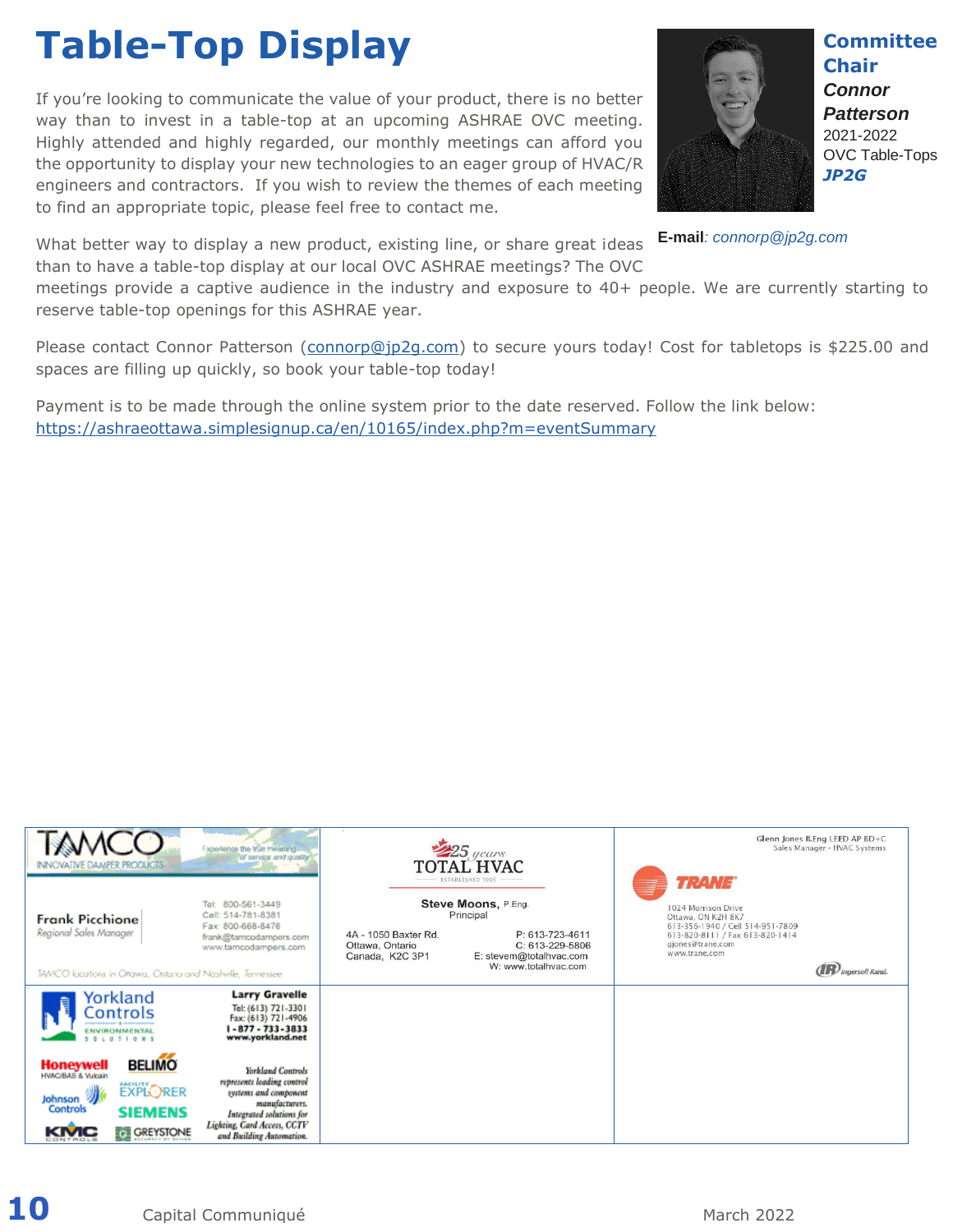### **Engineering Sales / Project Manager**

Full-time Regular Ottawa, ON,

### **E.H. Price**, a division of **Price Industries Limited**, North America's leading manufacturer and distributor of air distribution products (www.priceindustries.com) is a dynamic, progressive, and innovative organization looking for new talent to join our sales team. The successful candidate will be charged with maintaining, growing, and driving our exciting line of products.

We offer a competitive salary, excellent benefits, and the opportunity to build a career at one of Canada's leading companies.

### **What We Offer:**

Health and Dental - Employees and their families enjoy flexible benefits options covering an extensive list of medical and dental expenses and services.

Life and Disability - You will be provided with life insurance in a multiple of your salary with an option to purchase additional coverage.

Employee and Family Assistance Program (EFAP) - You and your family will have free access to consultation and support for your mental, emotional and financial well-being. Pension Matching Program - Invest in your future with each pay cheque through our Defined Contribution Pension Plan and we will match your contribution (up to 3% of your salary).

EQ Care® - You and your family will have free access to speak with a doctor by phone or app from wherever you are.

Pocketpills – You and your family will have free access to Canada's first Digital Pharmacy, PocketPills enables you to call, text or email the pharmacy care team from wherever you are. You will enjoy free delivery of your prescriptions and vitamins straight to your home.

Gym Subsidy Program- Employees are eligible for a gym membership reimbursement of up to \$240 per year, this includes Fitness related App's.

### **Ottawa Engineering Sales**

The basic function of the Engineering Salesperson is to promote all the Price Brand and the manufacturers we represent. To provide accurate and timely support, to all stakeholders in the HVAC industry. For this specific position the candidate must have a thorough understanding of mechanical systems to be able to make optimal selections and designs of products listed below.

### **The successful candidate's responsibilities will include:**

*The following are the principal duties of the Engineering Salesperson.*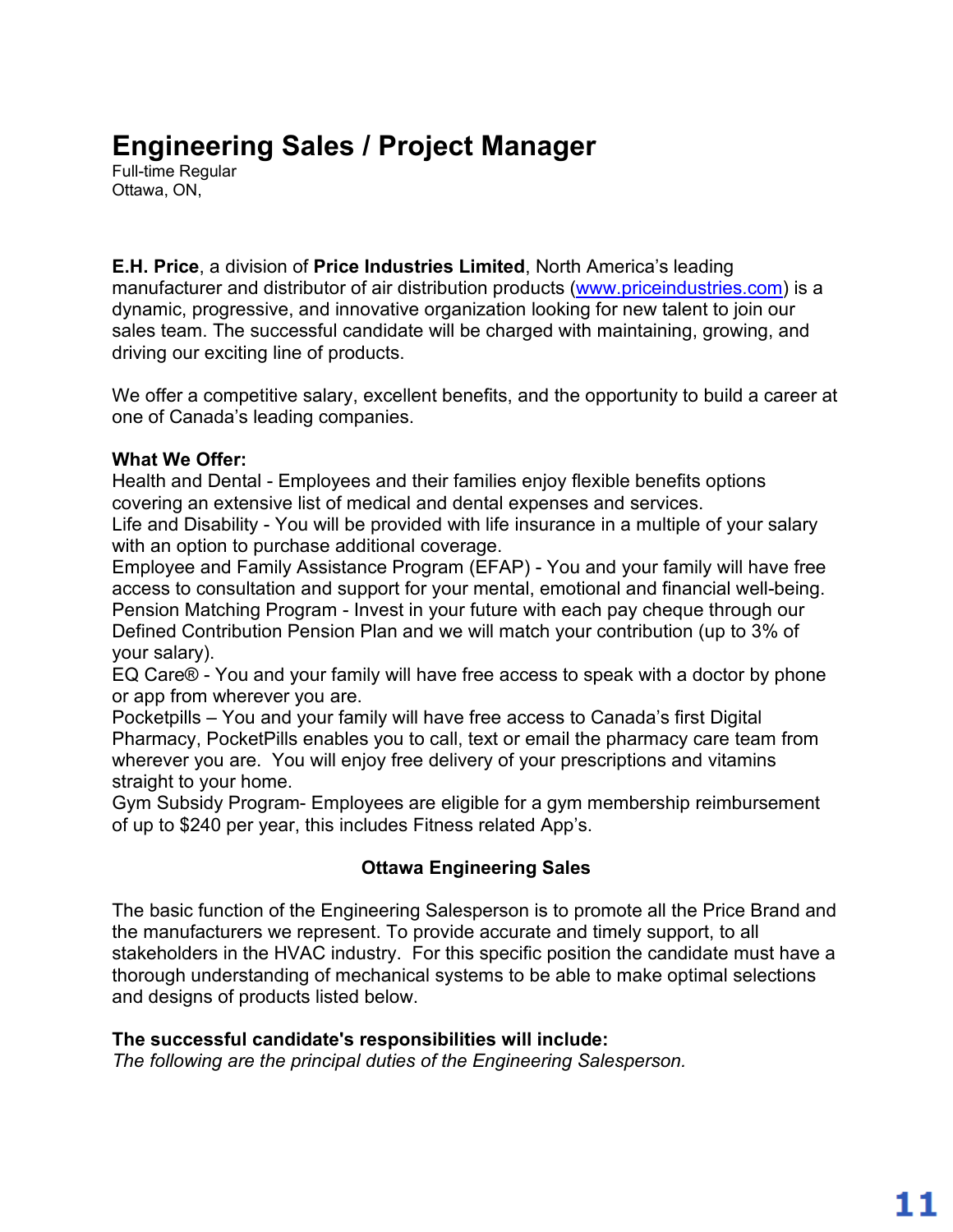Develop and maintain relationships with all industry stakeholders (Engineers, Architects, Contractors, Developers, Owners etc.), to grow sales and expand market share in accordance with company goals and objectives.

Promote the sale of all equipment represented by the Ottawa sales office. This will include:

Be able to identify, and maximize, opportunity.

Carry out product selections for engineers and design/build contractors.

Be able to interpret schedules, construction drawings, specifications, etc.

Be able to do take-off's, prepare quotations and tenders, prepare and issue submittals.

Negotiate sales.

Project manage the entire sales cycle from initial enquiry through end of warranty period.

Self-educate, and attend manufacturer's factory / training visits, to ensure you are constantly up to date on the latest product developments and software tools. (Some travel will be involved).

Understand, and remain current with, both industry and local codes and regulations, and market trends, to ensure we comply and can exploit opportunities.

Service the engineering community in an accurate and timely manner.

Maintain an understanding of our competitor's product offering.

Carry out Lunch and Learn (or similar) presentations when requested to do so. The goal is to have EH Price represented products specified, or listed as an equal, on all projects. Plan and implement new product introductions to the market.

Visit job sites as and when on-site challenges present themselves.

Plan and accompany customers on factory visits. This needs to be done strategically and consistently.

Be a member of ASHRAE and attend monthly ASHRAE meetings.

Organize and attend trade shows when requested to do so.

Assist in all customer events as required. This could be open houses, sporting events, lunches, etc.

Perform other duties assigned by your manager.

Work as part of a team, with a Customer First approach to business.

### **The ideal candidate for this position will have:**

A minimum of 3 years' experience selling HVAC related mechanical equipment, but 5 or more years would be preferred.

Professional Engineering Degree or a Diploma in Engineering Technology.

Working Knowledge of Microsoft Word, Excel, PowerPoint, Outlook & Internet Explorer. Understanding of how to read & interpret construction drawings.

Positive attitude, exemplary attendance, ethical business practices, and a reliable team member.

Should this excellent opportunity interest you, please submit your resume, including salary expectations.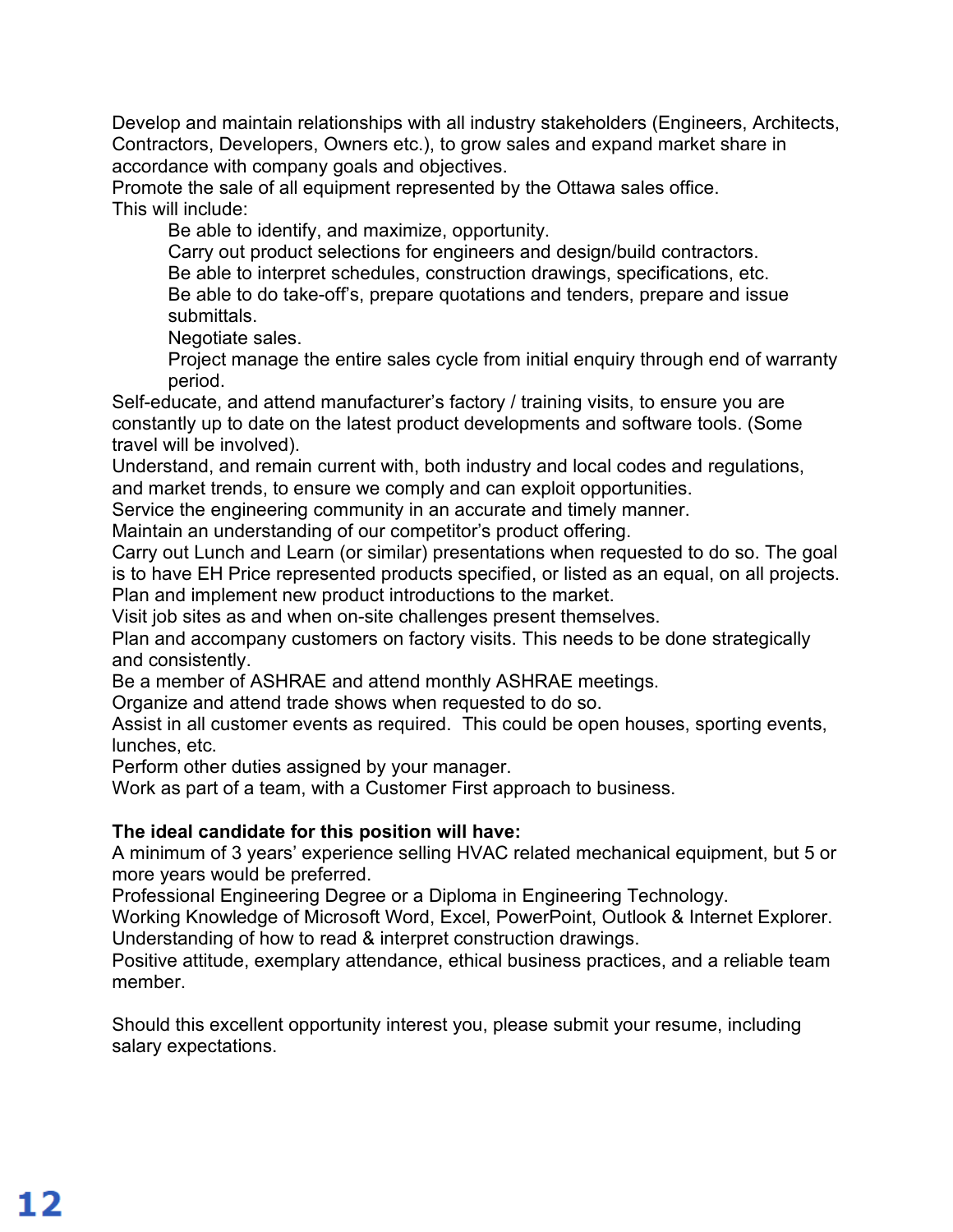Price Industries Limited hires based on merit and is strongly committed to equity and diversity. We welcome applications from all qualified candidates, including all genders, Indigenous peoples, persons with disabilities, members of visible minorities, individuals of diverse gender and sexual orientation and all groups protected by the Human Rights Code. We are happy to provide reasonable accommodations throughout the selection process and while working at Price. If you require support applying online because you are a person with a disability, please contact us at  $HR@priceindustries.com$ .

We appreciate the interest shown by all applicants, however only those being considered for an interview will be contacted.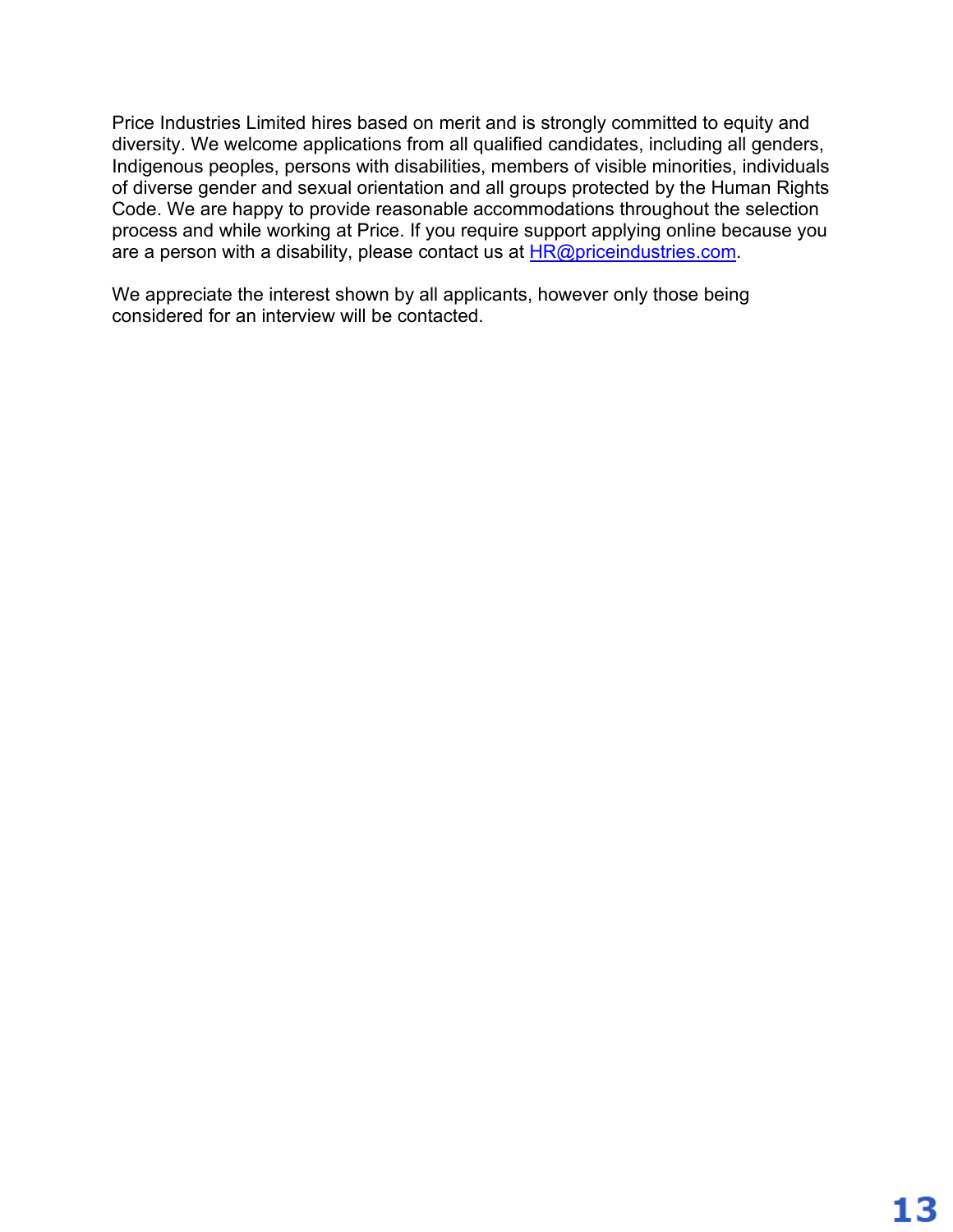### **HVAC Sales Estimator - Air Dist. Division**

Full-time Regular Ottawa, ON, CA

**E.H. Price,** a division of **Price Industries Limited**, North America's leading manufacturer and distributor of air distribution products (www.priceindustries.com) is a dynamic, progressive and innovative organization looking for new talent in our growing Calgary office. If you thrive on new challenges, pushing yourself to new heights and working in a team-driven environment, you should consider the following opportunity.

### **What We Offer:**

Health and Dental - Employees and their families enjoy flexible benefits options covering an extensive list of medical and dental expenses and services.

Life and Disability - You will be provided with life insurance in a multiple of your salary with an option to purchase additional coverage.

Employee and Family Assistance Program (EFAP) - You and your family will have free access to consultation and support for your mental, emotional and financial well-being. Pension Matching Program - Invest in your future with each pay cheque through our Defined Contribution Pension Plan and we will match your contribution (up to 3% of your salary).

EQ Care® - You and your family will have free access to speak with a doctor by phone or app from wherever you are.

Pocketpills – You and your family will have free access to Canada's first Digital Pharmacy, PocketPills enables you to call, text or email the pharmacy care team from wherever you are. You will enjoy free delivery of your prescriptions and vitamins straight to your home.

Gym Subsidy Program- Employees are eligible for a gym membership reimbursement of up to \$240 per year, this includes Fitness related App's.

### **HVAC Sales Estimator – Air Distribution Division**

The position of the HVAC Sales Estimator – Air Distribution Division offers dynamic challenges within our Ottawa team. We are looking for an individual who is technically inclined and is interested in learning and growing to develop their skills to meet industry needs.

### **The successful candidate's responsibilities will include:**

Creating 'Material Take Off' items from mechanical and architectural drawings. Reading, understanding and confirming job specifications and requirements with Customers.

Cross-referencing products from other manufacturers.

Preparing job bids in a timely manner using Price and other suppliers' software. Scheduling, prioritizing, and managing bid requests from assigned customers with Inside Sales Estimators.

Sending out and delivering quotations by phone, email and in person to our customers.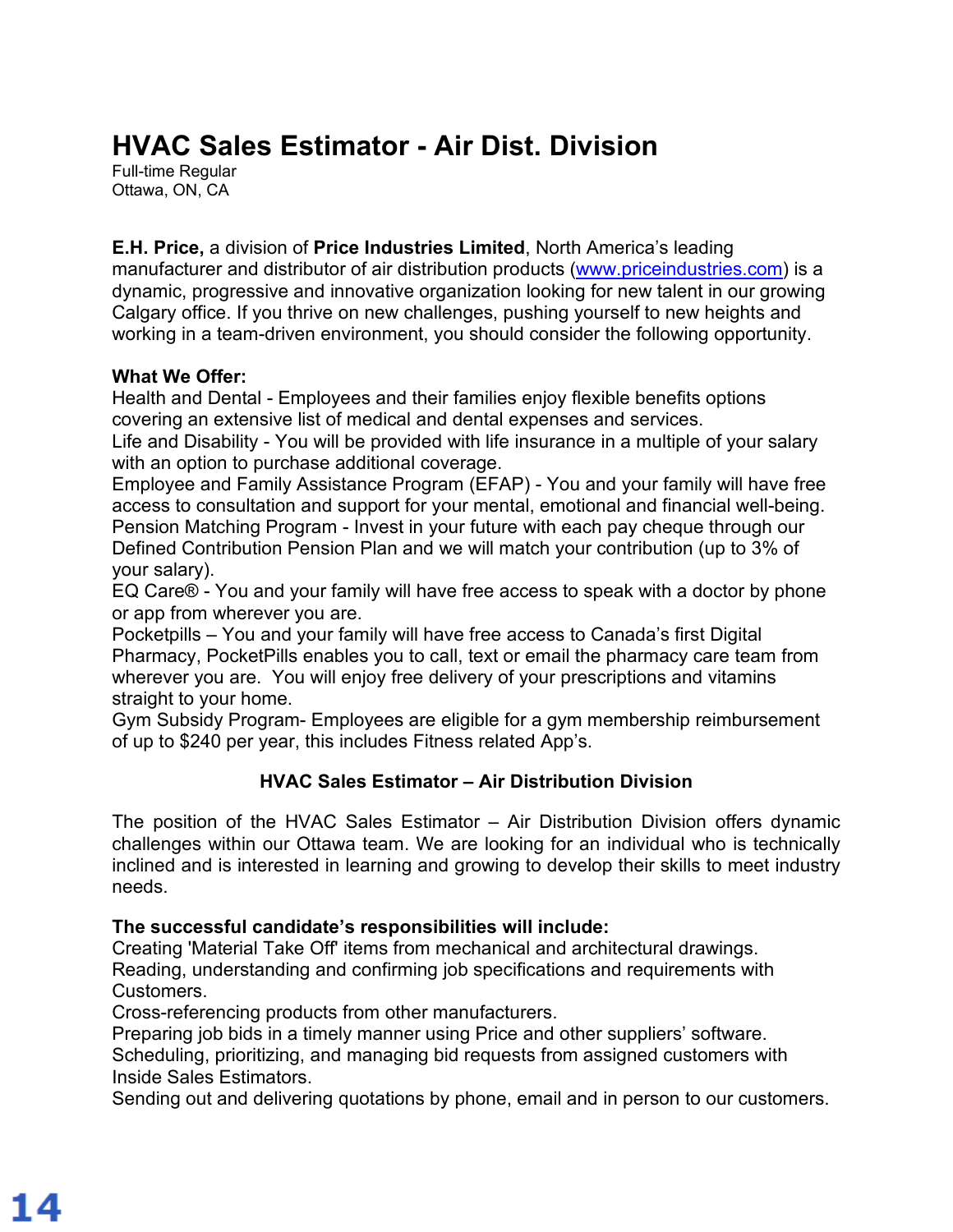Following-up on bids, pursuing and securing orders for Price and partnered suppliers. Promoting all Price and other represented suppliers' products.

Receiving and responding to phone calls and pricing requests from customers in a timely manner.

Preparing and verifying submittals drawings based on current drawings and specifications.

Confirming products, sizes and quantities required for completion of project based on current documents, Site Instructions and Construction drawings.

Meeting with customers at the warehouse counter and assist if necessary.

Organizing job files, contract and warehouse orders, and all necessary documentation for assigned customer.

Resolving all account conflicts and project issues in a timely manner. Participating in job site visits where necessary.

### **The ideal candidate for this position will have:**

A Community College Technical Diploma or equivalent number of years of experience in a similar business environment (equivalent to a minimum of 2 years of inside sales estimating experience).

Must be proficient with the use of computers, including Microsoft Office Suite (Word, Excel, and PowerPoint) and internet usage.

Excellent written and communication skills.

The ability to deal with people sensitively, tactfully, diplomatically and professionally at all times.

Excellent internal and external customer service skills.

Excellent organizational, time-management and prioritizing skills.

The ability to maintain a clean and safe driving record and continuously hold a valid drivers license.

Be willing to travel and attend product training at various factories.

Have the appropriate number of COVID-19 vaccinations.

Should this excellent opportunity interest you, please submit your resume, including salary expectations.

Price Industries Limited hires on the basis of merit and is strongly committed to equity and diversity. We welcome applications from all qualified candidates, including all genders, Indigenous peoples, persons with disabilities, members of visible minorities, individuals of diverse gender and sexual orientation and all groups protected by the Human Rights Code. We are happy to provide reasonable accommodations throughout the selection process and while working at Price. If you require support applying online because you are a person with a disability, please contact us at HR@priceindustries.com .

We appreciate the interest shown by all applicants, however only those being considered for an interview will be contacted.